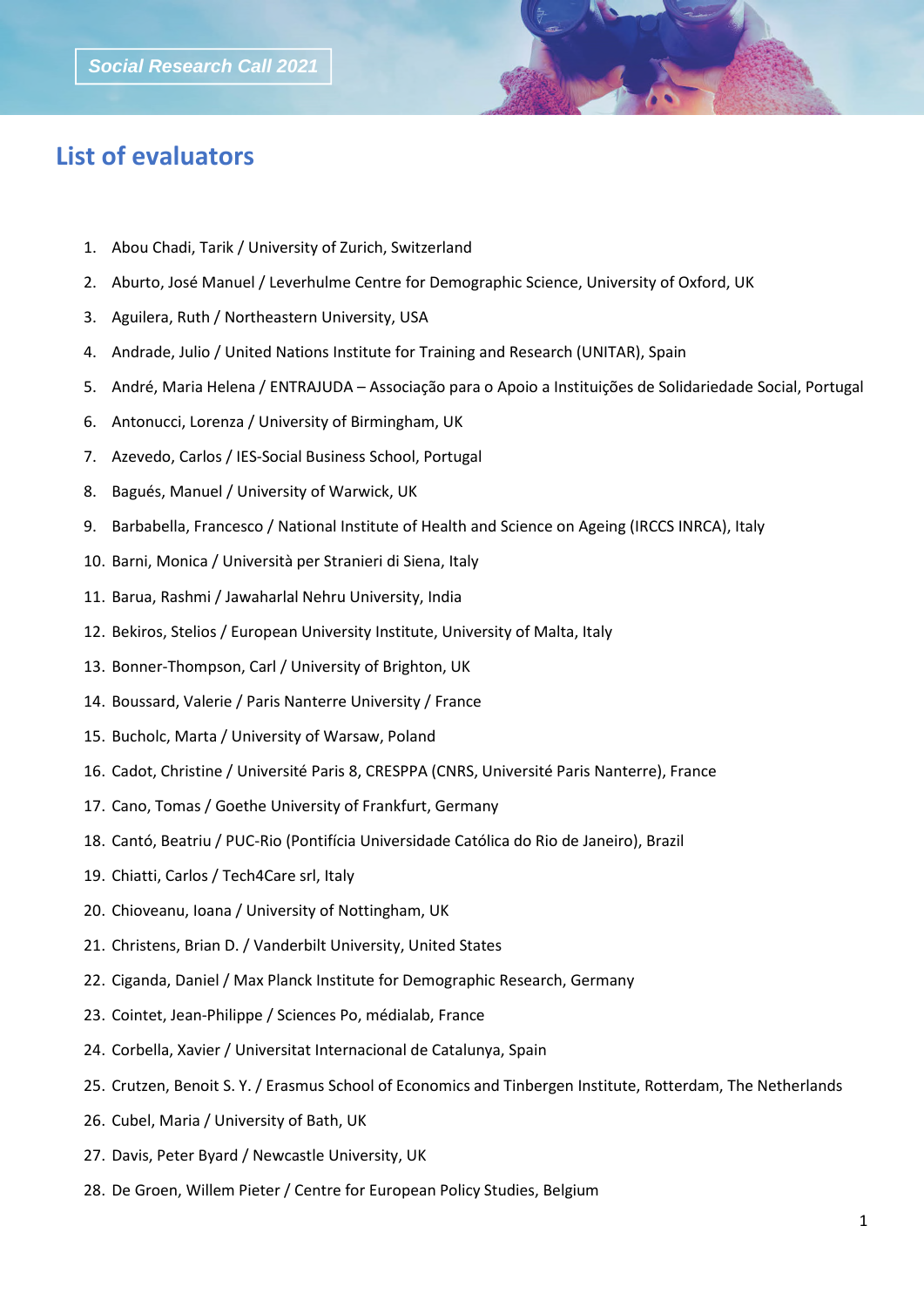- 29. De la Marta, Begoña / Frauenalia Gug, Germany
- 30. De Paladella, Miquel / CEO, UpSocial, Spain
- 31. Declercq, Anja / KU Leuven, Belgium
- 32. Del Valle, Elisabet / Cliclab Transformative Agent, Spain
- 33. Dell'Anno, Roberto / Department of Economics and Statistics, University of Salerno, Italy
- 34. Di Gessa, Giorgio / University College London, UK
- 35. Dos Santos, Patrice / University of Aveiro, Portugal
- 36. Driessen, Geert / Driessen Research, The Netherlands
- 37. Eigmüller, Monika / Chair of Sociology, Europa-Universität Flensburg, Germany
- 38. Espinosa, Maria Paz / University of the Basque Country, Spain
- 39. Esteve, Marc / University College London & ESADE- Universitat Ramon Llull, UK & Spain
- 40. Fallesen, Peter / Stockholm University, Sweden
- 41. Fernández Gamarra, Elena/ Independent consultant, Spain
- 42. Franklin, Rachel / Newcastle University, UK
- 43. Frazão, Nuno / Positive Benefits, Portugal
- 44. Fumagalli, Laura / ISER, University of Essex, UK
- 45. García Méndez, Lucila / SERES Foundation, Spain
- 46. Goisis, Alice / University College London, UK
- 47. Gouveia, Luís / Centro Interdisciplinar de Ciências Sociais da Universidade NOVA de Lisboa, Portugal
- 48. Graziano, Paolo Roberto / University of Padua, Italy
- 49. Guardiancich, Igor / University of Padua, Department of Political Science, Law and International Studies (SPGI), Italy
- 50. Guidi, Mattia / University of Siena, Italy
- 51. Halliday, Simon / University of York, UK
- 52. Hanrieder, Christine / London School of Economics, UK
- 53. Heinen, Eva / University of Leeds, UK
- 54. Heisig, Jan Paul / WZB Berlin Social Science Center & Freie Universitaet Berlin, Germany
- 55. Holger de Vreese, Claes / University of Amsterdam, The Netherlands
- 56. Holloway, Sarah L. / Loughborough University, UK
- 57. Hooghe, Marc / University of Leuven, Belgium
- 58. Hopkins, Peter / Newcastle University, UK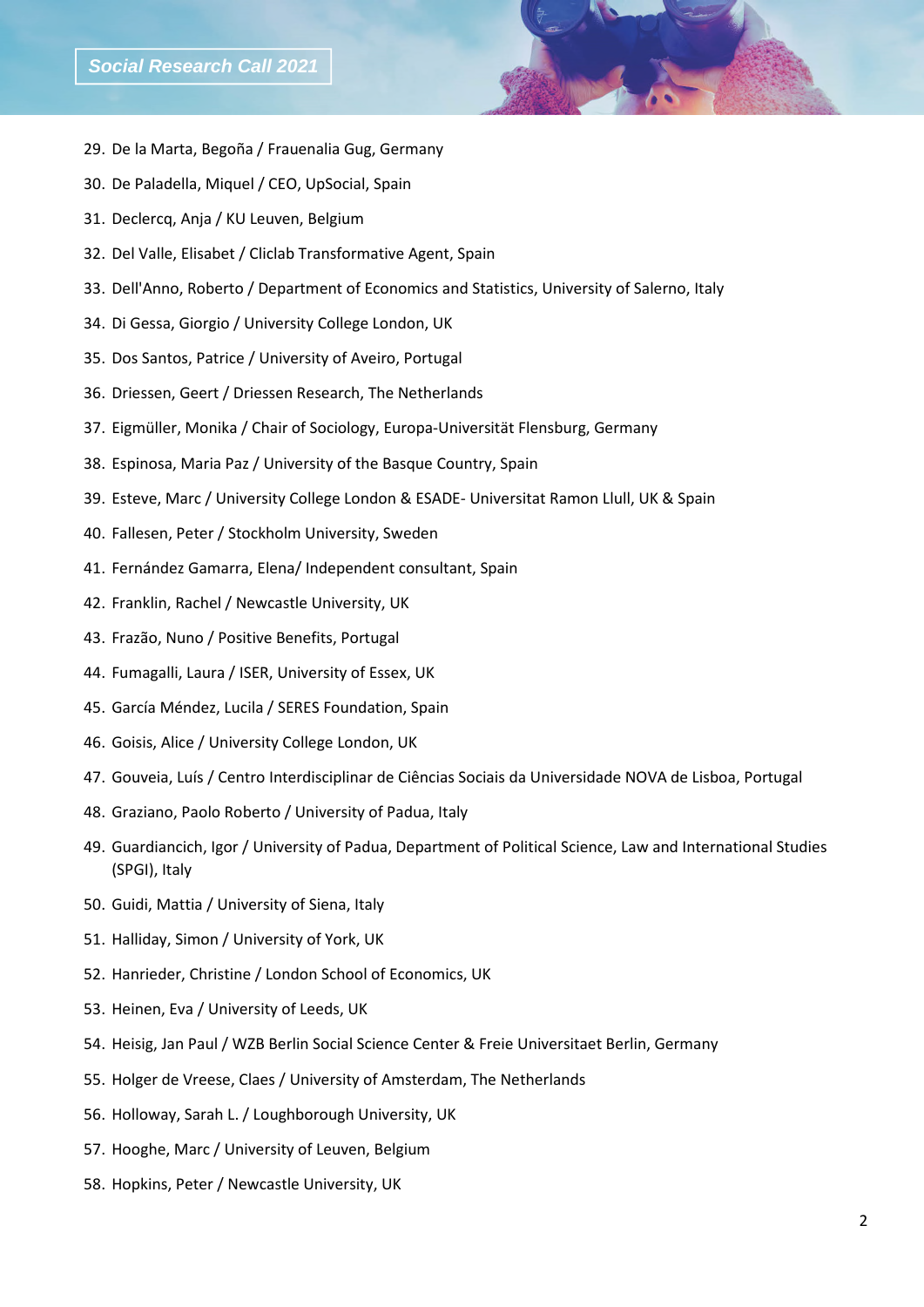- 59. Imperatori, Beatriz / Executive director for the Portuguese national committee of UNICEF, Portugal
- 60. Jeannet, Anne-Marie / University of Milan, Italy
- 61. Jofre-Bonet, Mireia / Head of Research Office of Health Economics and Honorary Professor of City, University of London, UK
- 62. Keller, Heidi / Osnabrück University, Germany
- 63. Kleibert, Jana Maria / Leibniz Institute for Research on Society and Space, Germany
- 64. Kulic, Nevena / University of Konstanz, Germany
- 65. Kynsilehto, Anitta / Tampere University, Finland
- 66. Larner, Wendy / Victoria University of Wellington, New Zealand
- 67. Le Corvec, Anaïs / Cliclab Transformative Agent, Spain
- 68. Llorente, Aniol / Queen Mary University of London, UK
- 69. Machado, Alexandra / Girl Move ONG, Spain
- 70. Melendez-Torres, G. J. / University of Exeter, UK
- 71. Menéndez, Marta / PSL Research University, France
- 72. Mendonça Reis, Afonso / Mentesempeendedoras, Portugal
- 73. Mesch, Gustavo S. / University of Haifa, Israel
- 74. Michailidou, Asimina / ARENA Centre for European Studies, University of Oslo, Norway
- 75. Morales, Diana / Geography department, Umeå University, Sweden
- 76. Mukhopadhyay, Abhiroop / Indian Statistical Institute-Delhi and IZA, Bonn, India
- 77. Navrud, Ståle / School of Economics and Business, Norwegian University of Life Sciences, Norway
- 78. Palacín, Ismael / Jaume Bofill Foundation, Spain
- 79. Pascueiro, Liliana / CICS.NOVA Interdisciplinary Centre of Social Sciences, NOVA FCSH / Universidade Nova de Lisboa, Portugal
- 80. Pierre-Edouard, Weill / Assistant Professor in Sociology at Université de Bretagne Occidentale, France
- 81. Poletti, Arlo / University of Trento, Italy
- 82. Póvoa, Pedro / Partner at Positive Benefits, Portugal
- 83. Quaglia, Lucia / University of Bologna, Italy
- 84. Quintana-Domeque, Climent / University of Exeter, UK
- 85. Ramaciotti Morales, Pedro / médialab, Sciences Po, Paris, France
- 86. Ramos, Francisco / Director Executiu d'Estratègies de Foment de l'Ocupació, Barcelona Activa, Ajuntament de Barcelona, Spain
- 87. Reuschke, Darja / University of Southampton, UK